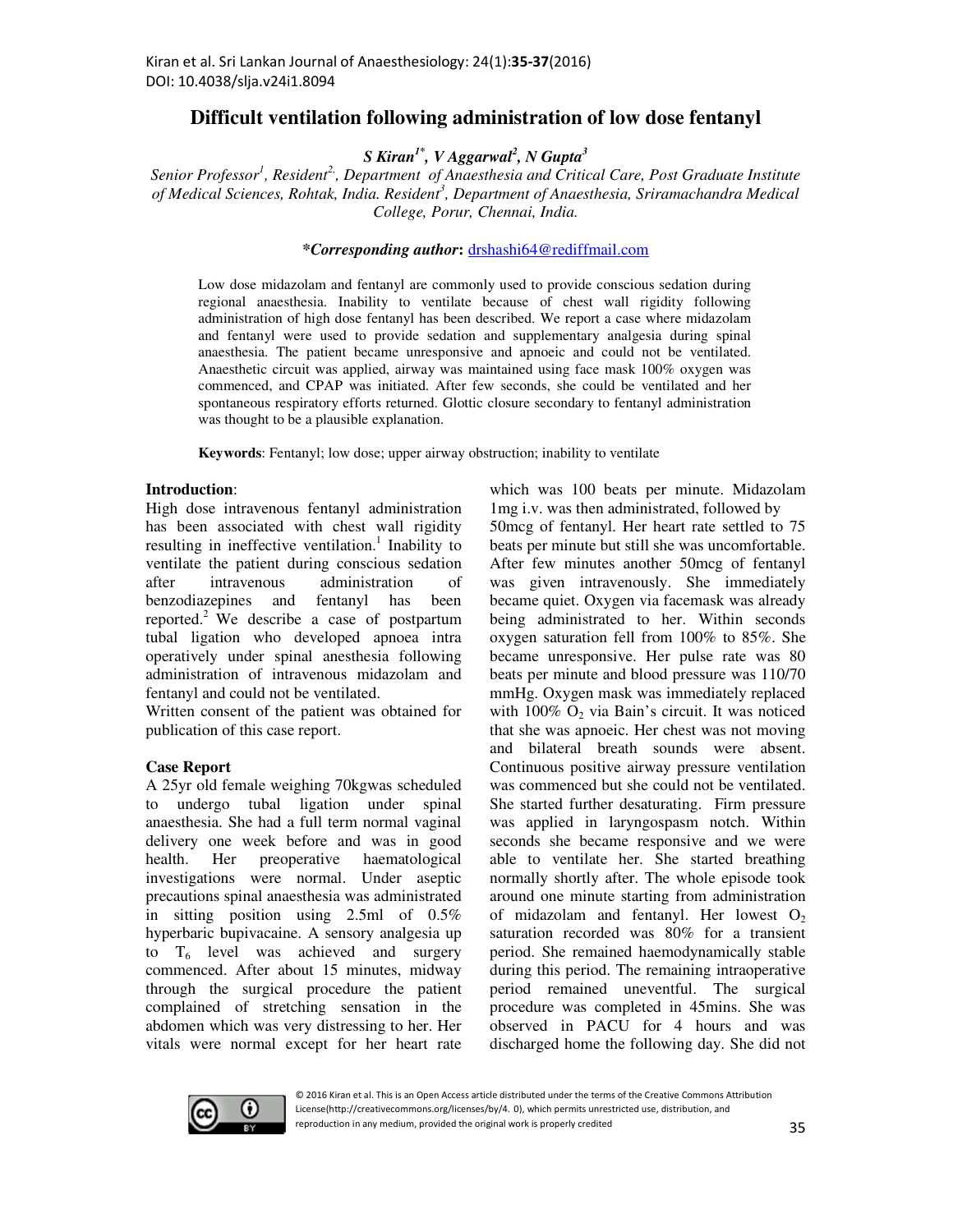have any recall about the event that happened intraoperatively.

## **Discussion**

A combination of midazolam and fentanyl is commonly used for conscious sedation in patients undergoing surgery under regional anaesthesia. In literature there are case series reports, that high dose of fentanyl used at induction of anaesthesia cause severe problems with maintenance of ventilation by bag and mask. In all these studies there was inability to ventilate and airway patency was compromised, following high dose of fentanyl until muscle relaxation was provided.<sup>3,4,5</sup> The dose of fentanyl in these ranged from 15-19mcg/kg. It was also reported that if 50mcg/kg fentanyl is given over 60 seconds there is  $100\%$  incidence of rigidity.<sup>4</sup>

In our case we used low dose of fentanyl along with midazolam, therefore chest wall rigidity was not expected. We did not have the opportunity to assess rigidity in other parts of body such as upper limbs as patient was rapidly desaturating and it was deemed prudent to ventilate her as the first priority. There have been two case reports in literature describing chest wall rigidity with a single dose of fentanyl. In one patient fentanyl was administered over 12 minutes, <sup>6</sup>in other case speed of injection was not described but naloxone administration was required to reverse the effect of fentanyl,<sup>2</sup> whereas in our case naloxone was not required. May be it was not a chest wall rigidity; but an upper airway obstruction because of glottis closure secondary to fentanyl administration.

Scamman investigated whether the cause of inability to maintain bag and mask ventilation after fentanyl administration was above tracheal level, specifically at glottis.<sup>7</sup> High dose fentanyl was administrated in patients who had normal upper airway and comparison regarding pulmonary compliance was done with patients who were already tracheostomised. He found that there was very small decrease in pulmonary compliance following fentanyl administration in tracheostomised patients which was insufficient to prevent manual ventilation. On the basis of this data, the author concluded that it is unlikely that rigidity of chest wall is responsible for inability to ventilate. He indicated that fentanyl causes glottic rigidity resulting in its partial or complete closure with subsequent airway

obstruction. In an experimental study it was found that benzodiazepines may decrease genioglossus activity increasing upper airway resistance.<sup>8</sup>In another experimental study it was found that midazolam depresses tone of pharyngeal muscles.<sup>9</sup> This is also evident as we see in our clinical practice that patients start snoring after administration of benzodiazepines. The effect may be exaggerated by the use of concomitant administration of narcotics.

Same explanation can be offered for our case, although we used only small dose of fentanyl. Since our patient did not require naloxone as in one report; this also indicates that rather than chest wall rigidity, glottic closure is more prudent explanation, more so because when pressure was applied in laryangospasm notch, glottis opened up and we were able to ventilate the patient. However in literature there is anecdotal evidence regarding efficacy of this manoever.<sup>10</sup>

In summary our case report highlights that every clinician should be aware of total upper airway obstruction which can occur with small dose of fentanyl commonly used along with midazolam for conscious sedation during regional anaesthesia.

### **References**

- 1. Comstock MK, Carter JG, Moyers JR, Stevens WC. Rigidity and hypercarbia associated with high dose fentanyl induction of anesthesia. Anesth Analg 1981;**60**:362-3. http://dx.doi.org/10.1213/00000539-198105000- 00018 PMid:7194606
- 2. Ackerman WE, Phero JC, Theodore GT. Ineffective ventilation during conscious sedation due to chest wall rigidity after intravenous midazolam and fentanyl. Anesth Prog 1990;**37**:46-48. PMid:2077987 PMCid:PMC2163527
- 3. Lund JK, Stanley TH, Eisele J, Webster L, Woodward A. High dose fentanyl anesthesia for coronary artery surgery: plasma fentanyl concentrations and influence of nitrous oxide on cardiovascular responses. Anesth Analg 1979:**58**:390-5 .
- 4. Kentor ML, Schwalb AJ, Lieberman RW. Rapid high dose fentanyl induction for CABG. Anesthesiology 1980;**53**:S95. http://dx.doi.org/10.1097/00000542-198009001- 00095
- 5. Hill AB, Nahrwold ML, de Rosayro AM, et al. Prevention of rigidity during fentanyl-oxygen